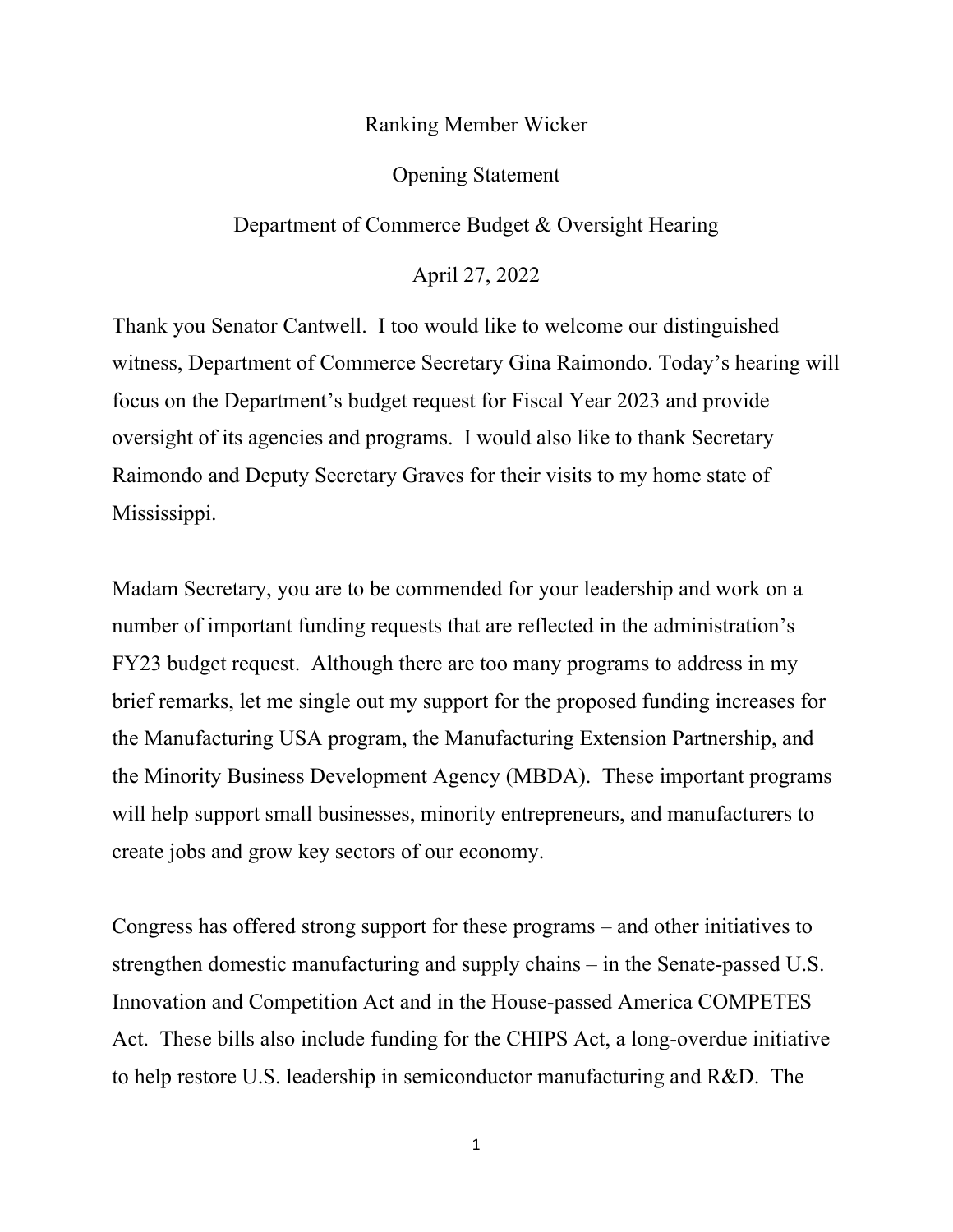committee would welcome Secretary Raimondo's perspective on the urgency of funding the CHIPS Act and of Congress delivering a conference report.

Last year's Bipartisan Infrastructure Law placed the Department of Commerce's National Telecommunications and Information Administration (NTIA) at the center of our efforts to expand broadband access and close the digital divide. I look forward to hearing an update on NTIA's preparation to distribute over \$40 billion for broadband buildout to the states, as well as any updates on when the FCC's new broadband maps will be completed.

One key aspect of broadband expansion is improved spectrum coordination. Today's hearing is an opportunity to discuss how NTIA's recently announced Spectrum Coordination Initiative with the FCC will promote more efficient and effective spectrum management policies for federal and non-federal users.

In March of this year, President Biden announced a Trans-Atlantic Data Privacy Framework with the European Union (EU). This new framework would reestablish a legal mechanism for the transfer of EU citizens' personal data to the United States. I hope the Secretary will update the committee on what additional actions we can expect from the Administration as it finalizes this agreement with the EU.

I want to applaud the Department's \$88 million request for the Office of Space Commerce, or OSC. Senator Cantwell and I have supported legislation known as the SPACE Act to codify the OSC's role in tracking of space objects and debris. The committee would appreciate hearing the Secretary's vision for the OSC and the opportunities for U.S. commerce in outer space.

2